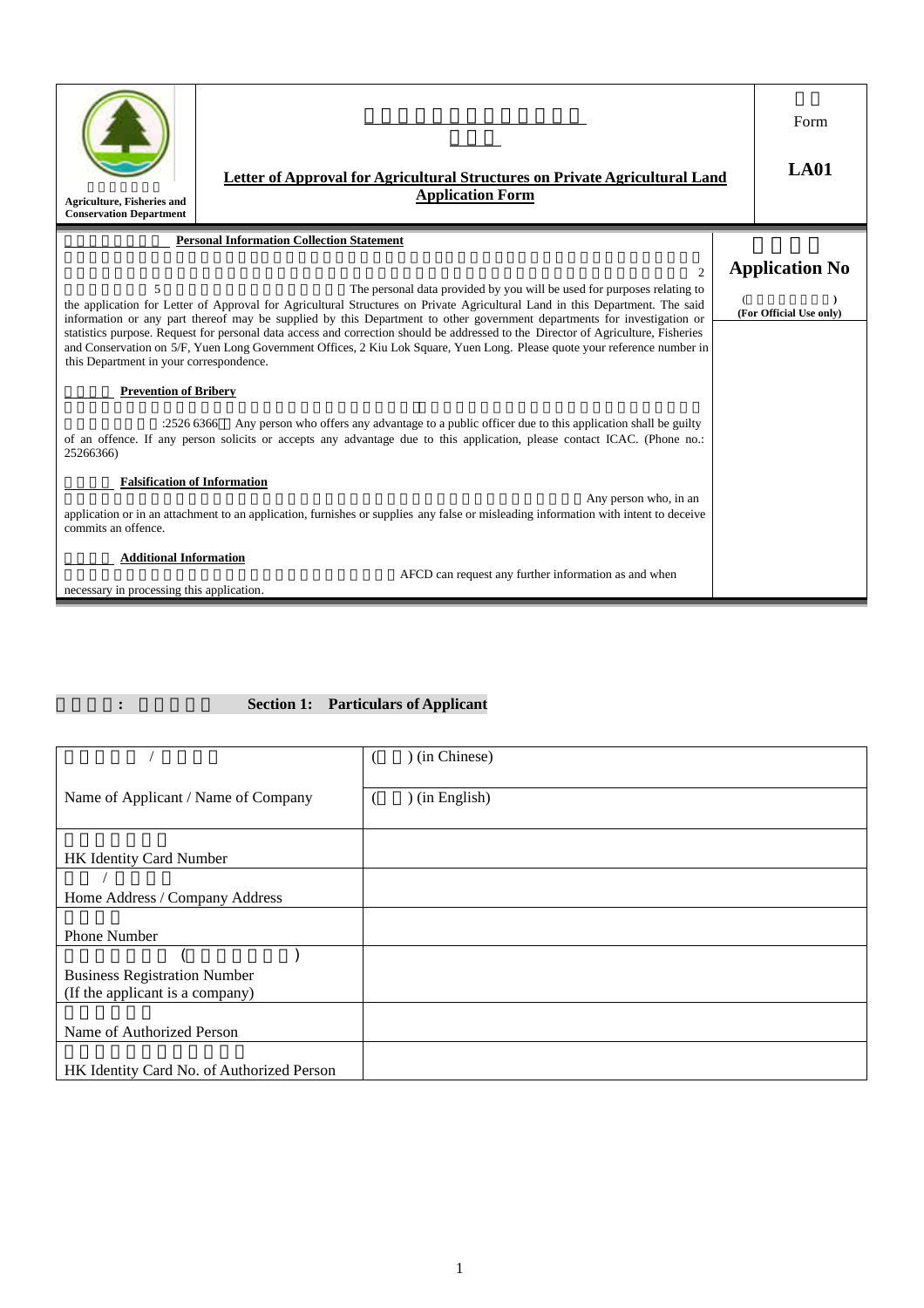## 第二部份**:** 農場資料 **Section 2: Particulars of Farm**

| Farm Address                                           |  |
|--------------------------------------------------------|--|
|                                                        |  |
| Area of Farm (Please specify the unit)                 |  |
|                                                        |  |
| Livestock Keeping Licence No (for livestock farm only) |  |
|                                                        |  |
| Type of Livestock Farm (for livestock farm only)       |  |
|                                                        |  |

## **Details of Farm Location**

| Portion         | DD No. | Lot No. | $? *$<br>With Written Tenancy Agreement? * |
|-----------------|--------|---------|--------------------------------------------|
| $\,1\,$         |        |         | Yes $\prime$<br>No                         |
| $\overline{2}$  |        |         | $\operatorname{Yes}/$<br>No                |
| $\overline{3}$  |        |         | $\operatorname{Yes}/$<br>$\rm No$          |
| $\overline{4}$  |        |         | $\operatorname{Yes}/$<br>$\rm No$          |
| 5               |        |         | $\operatorname{Yes}/$<br>N <sub>o</sub>    |
| $\sqrt{6}$      |        |         | $\operatorname{Yes}/$<br>$\rm No$          |
| $\overline{7}$  |        |         | $\operatorname{Yes}/$<br>$\rm No$          |
| $\,8\,$         |        |         | $\operatorname{Yes}/$<br>$\rm No$          |
| $\overline{9}$  |        |         | $\operatorname{Yes}/$<br>$\rm No$          |
| $10\,$          |        |         | $\operatorname{Yes}/$<br>$\rm No$          |
| 11              |        |         | $\operatorname{Yes}/$<br>N <sub>o</sub>    |
| 12              |        |         | $\operatorname{Yes}/$<br>No                |
| 13              |        |         | $\operatorname{Yes}/$<br>N <sub>0</sub>    |
| 14              |        |         | $\operatorname{Yes}/$<br>No                |
| 15              |        |         | $\operatorname{Yes}/$<br>No                |
| 16              |        |         | $\operatorname{Yes}/$<br>$\rm No$          |
| $\overline{17}$ |        |         | $\operatorname{Yes}/$<br>$\rm No$          |
| $18\,$          |        |         | $\operatorname{Yes}/$<br>$\rm No$          |
| 19              |        |         | $\operatorname{Yes}/$<br>$\rm No$          |
| $20\,$          |        |         | $\operatorname{Yes}/$<br>$\rm No$          |
| $\overline{21}$ |        |         | Yes /<br>$\rm No$                          |
| $\overline{22}$ |        |         | $\operatorname{Yes}/$<br>$\rm No$          |
| 23              |        |         | $\operatorname{Yes}/$<br>No                |
| $24\,$          |        |         | $\operatorname{Yes}/$<br>No                |
| 25              |        |         | $\operatorname{Yes}/$<br>$\rm No$          |
| $26\,$          |        |         | $\operatorname{Yes}/$<br>$\rm No$          |
| $\overline{27}$ |        |         | $\operatorname{Yes}/$<br>$\rm No$          |
| 28              |        |         | $\operatorname{Yes}/$<br>$\rm No$          |
|                 |        |         |                                            |

<sup>\*</sup> 請刪去不適用者 Please delete as appropriate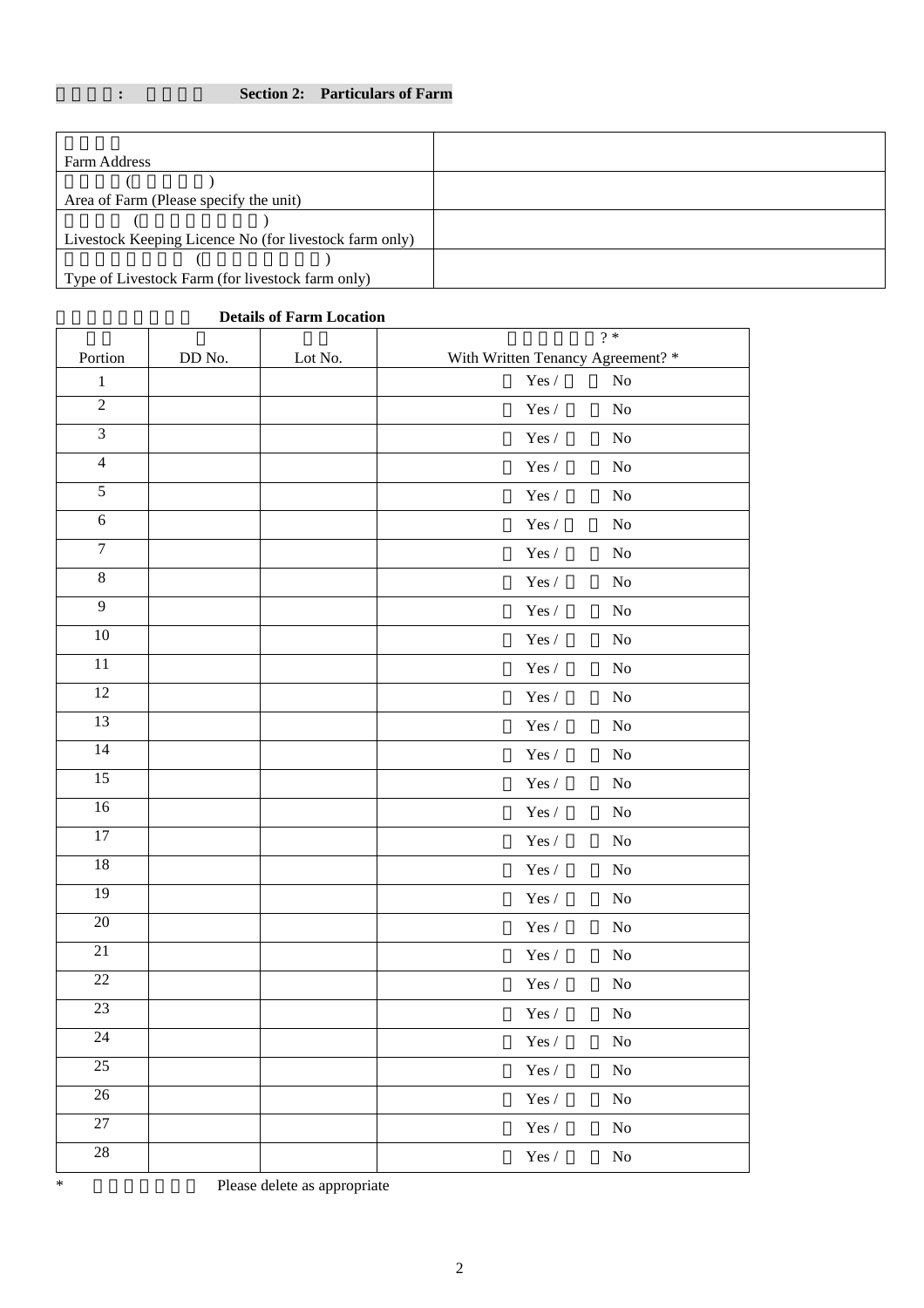#### **: Section 3: Information of Agricultural Structures Under Application**

 $\hspace{.1cm} ( \hspace{.1cm} ) \hspace{.3cm} : \, \_$ Total no. of agricultural structures (including buildings) under application: \_\_\_\_\_\_\_\_\_\_\_\_\_\_\_\_\_\_\_\_\_\_\_\_\_\_\_\_\_\_\_\_

Land survey document and blue print issued by Practising Authorized Land Surveyor should be submitted if livestock farm is involved (for livestock farm only).

| Structure<br>No. | Usage | $\rm DD$ | Location<br>Lot. | $\ast$<br>$\mathcal{E}$<br>(<br>Height*<br>(meter) | ( )<br>Length<br>(meter) | $(\ )$<br>Width<br>(meter) | No. of<br>Storey | Constructed<br>or not** |             | Existence of<br>Tenancy<br>Agreement** |           | Existence of<br>Owner's<br>Consent** |           |
|------------------|-------|----------|------------------|----------------------------------------------------|--------------------------|----------------------------|------------------|-------------------------|-------------|----------------------------------------|-----------|--------------------------------------|-----------|
|                  |       |          |                  |                                                    |                          |                            |                  | $\mathbf{Y}\,/\,$       | ${\bf N}$   | $\mathbf{Y}\,/\,$                      | ${\bf N}$ | $\mathbf{Y}\,/\,$                    | ${\bf N}$ |
|                  |       |          |                  |                                                    |                          |                            |                  | $\mathbf{Y}\,/\,$       | $\mathbf N$ | $\mathbf{Y}$ /                         | ${\bf N}$ | $\mathbf{Y}\,/\,$                    | ${\bf N}$ |
|                  |       |          |                  |                                                    |                          |                            |                  | $\mathbf{Y}\,/\,$       | $\mathbf N$ | Y/                                     | ${\bf N}$ | Y/                                   | ${\bf N}$ |
|                  |       |          |                  |                                                    |                          |                            |                  | $\mathbf{Y}\,/\,$       | $\mathbf N$ | $\mathbf{Y}\,/\,$                      | ${\bf N}$ | $\mathbf{Y}\,/\,$                    | ${\bf N}$ |
|                  |       |          |                  |                                                    |                          |                            |                  | $\mathbf{Y}\,/\,$       | $\mathbf N$ | $\mathbf{Y}\,/\,$                      | ${\bf N}$ | $\mathbf{Y}\,/\,$                    | ${\bf N}$ |
|                  |       |          |                  |                                                    |                          |                            |                  | $\mathbf{Y}\,/\,$       | $\mathbf N$ | $\mathbf{Y}\,/\,$                      | ${\bf N}$ | $\mathbf{Y}\,/\,$                    | ${\bf N}$ |
|                  |       |          |                  |                                                    |                          |                            |                  | $\mathbf{Y}\,/\,$       | $\mathbf N$ | $\mathbf{Y}\,/\,$                      | ${\bf N}$ | $\mathbf{Y}\,/\,$                    | ${\bf N}$ |
|                  |       |          |                  |                                                    |                          |                            |                  | $\mathbf{Y}\,/\,$       | ${\bf N}$   | $\mathbf{Y}\,/\,$                      | ${\bf N}$ | $\mathbf{Y}\,/\,$                    | ${\bf N}$ |
|                  |       |          |                  |                                                    |                          |                            |                  | $\mathbf{Y}\,/\,$       | $\mathbf N$ | $\mathbf{Y}\,/\,$                      | ${\bf N}$ | $\mathbf{Y}$ /                       | ${\bf N}$ |
|                  |       |          |                  |                                                    |                          |                            |                  | $\mathbf{Y}\,/\,$       | $\mathbf N$ | $\mathbf{Y}\,/\,$                      | ${\bf N}$ | $\mathbf{Y}\,/\,$                    | ${\bf N}$ |

\* Measured from the highest point of the structure above ground. \*\* Please delete as appropriate.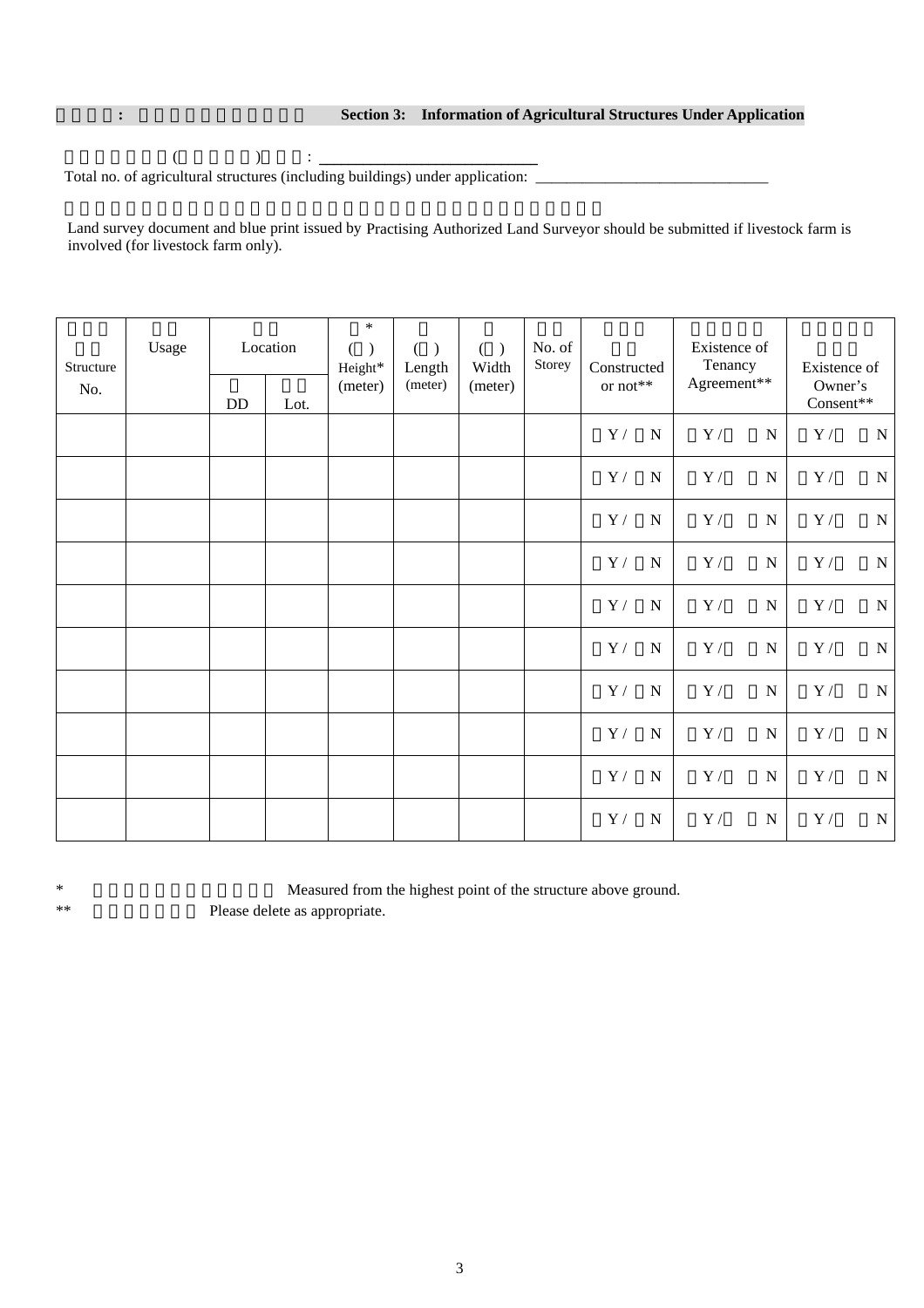# **: Section 4: Documents** submitted together with this application

| Document          | Content                                                                                                                                       | No. of Pages |
|-------------------|-----------------------------------------------------------------------------------------------------------------------------------------------|--------------|
| D1                |                                                                                                                                               |              |
|                   | Copy of HK I.D. Card of the applicant or authorized person                                                                                    |              |
| D <sub>2</sub>    |                                                                                                                                               |              |
|                   | Copy of Business Registration Certificate (If applicable)                                                                                     |              |
| D <sub>3</sub>    |                                                                                                                                               |              |
|                   | Authorization letter to a third party to handle this application                                                                              |              |
| $\overline{D4}^*$ | 1:1000                                                                                                                                        |              |
|                   | Lot Index Plan (Scale: 1:1000) with farm boundary and location of agricultural structures<br>under application given in Section 3 sketched on |              |
| $D5^*$            |                                                                                                                                               |              |
|                   | Tenancy agreement                                                                                                                             |              |
| $D6^*$            |                                                                                                                                               |              |
|                   | Land owner's consent to the erection of the structures                                                                                        |              |
| $D7^*$            |                                                                                                                                               |              |
|                   | Up-to-date land registration record issued by the Land Registry                                                                               |              |
| $DS^*$            |                                                                                                                                               |              |
|                   | Approval of plan issued by the Building Authority under the Buildings Ordinance<br>(If applicable)                                            |              |
| $D9$ **           |                                                                                                                                               |              |
|                   | Land survey document and blue print issued by Practising Authorized Land Surveyor                                                             |              |
| D10               |                                                                                                                                               |              |
| D11               |                                                                                                                                               |              |
| D12               |                                                                                                                                               |              |
|                   |                                                                                                                                               |              |
| D13               |                                                                                                                                               |              |
| D14               |                                                                                                                                               |              |
|                   |                                                                                                                                               |              |

| ∗    | This document must be submitted together with the application.  |                                                          |  |  |
|------|-----------------------------------------------------------------|----------------------------------------------------------|--|--|
| $**$ | This document is required if watchman shed is involved.         |                                                          |  |  |
| ***  | 4.57                                                            | This document is required only if the farm building      |  |  |
|      | exceeds 4.57m in height or comprises more than a single storey. |                                                          |  |  |
| **** |                                                                 | This document is required if livestock farm is involved. |  |  |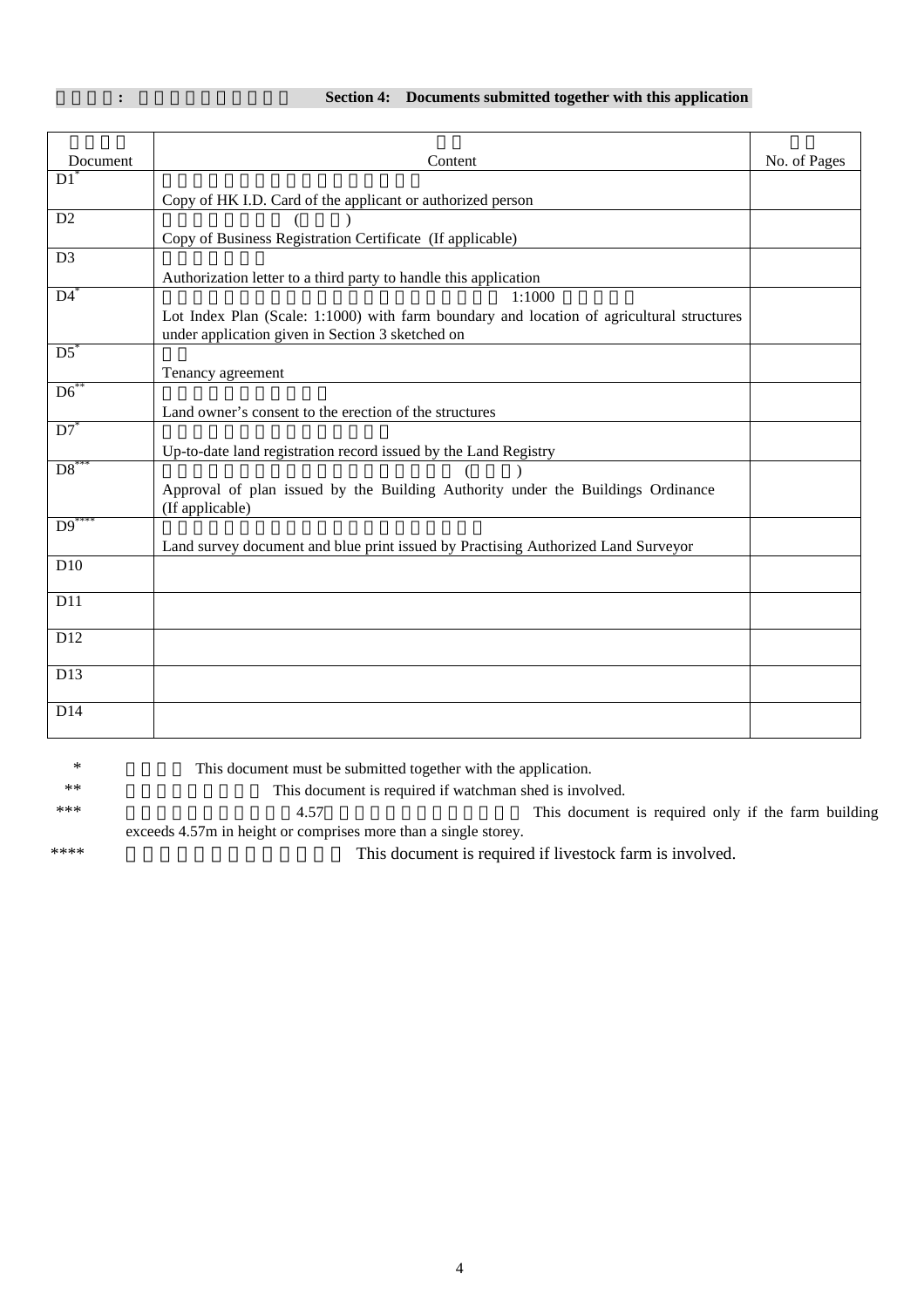I fully understand and solemnly declare that the farm does not possess and will not be installed with any of the following commercial facilities:-

(1)  $/$   $-$ Catering facilities such as tea room, café, canteen or restaurant open to visitors.

本人完全明白並謹此聲明農場內 亦不會設置下列任何一項具商業性的設施 :-

- (2) 供參觀者 / 遊客使用的室內康樂設施 -- 如遊戲室、卡拉 OK 房、麻雀房、會堂或課室等。 Indoor recreational facilities such as game room, karaoke room, mahjong room or assembly/lecture room open to visitors.
- (3)  $/$   $-$

Lodging facilities in the form of holiday bungalow, hostel or guestroom open to visitors.

 $(4)$  --

Entrance fee collection point or shroff office.

| Signature of Applicant:         | ٠<br>$\bullet$<br>Date:   |  |
|---------------------------------|---------------------------|--|
| $\therefore$                    |                           |  |
| Signature of Authorized Person: | ٠<br>$\ddot{\phantom{a}}$ |  |
| (If applicable)                 | Date:                     |  |
|                                 |                           |  |

 $($  ): Company Chop (If applicable)